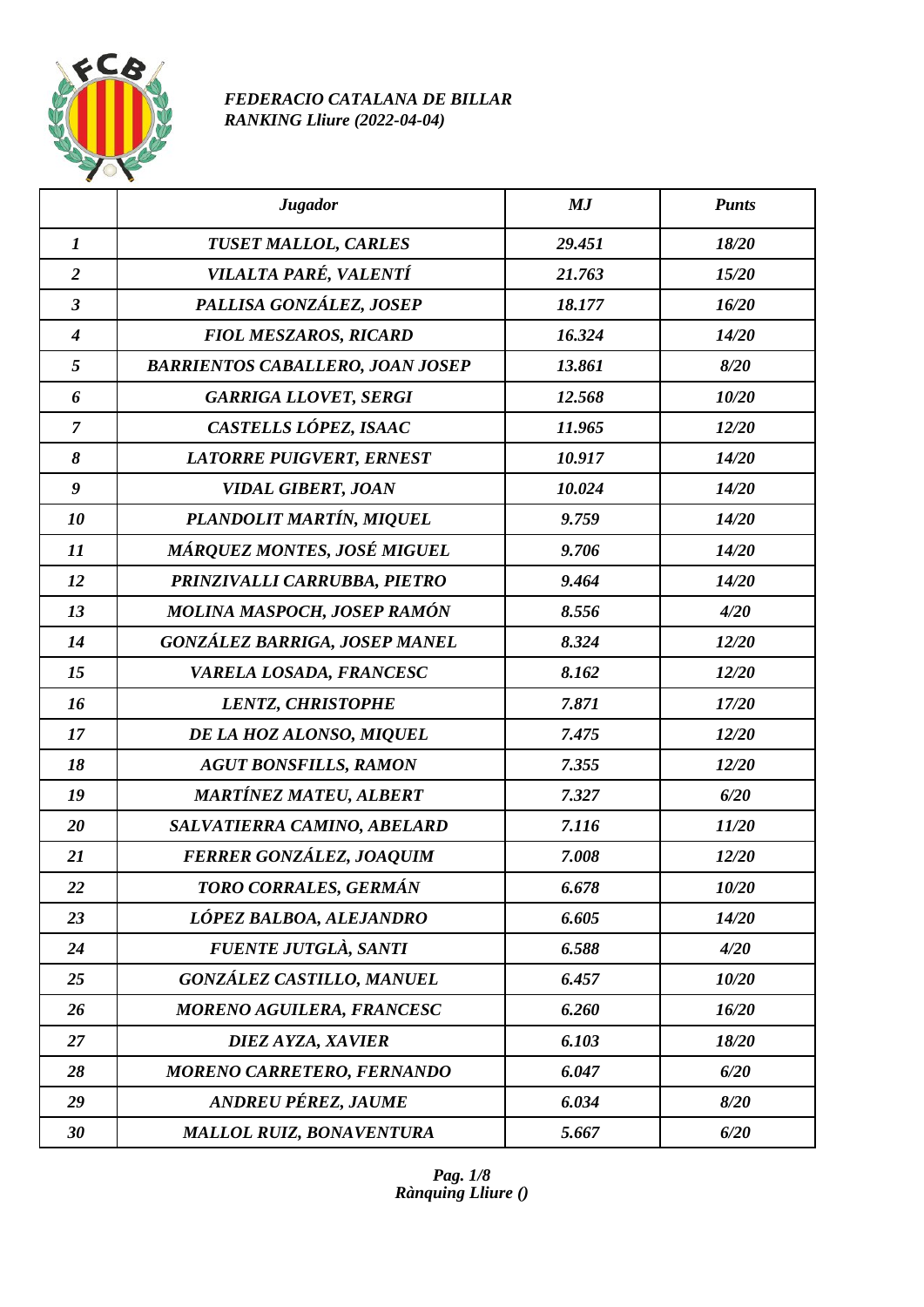

|    | <b>Jugador</b>                      | MJ    | <b>Punts</b> |
|----|-------------------------------------|-------|--------------|
| 31 | SÁNCHEZ TORRALBA, EUGENIO           | 5.566 | 8/20         |
| 32 | CASADÓ ROCA, ALEX                   | 5.408 | 10/20        |
| 33 | CARDET CALDERÓ, ISIDOR              | 5.383 | 10/20        |
| 34 | <b>MONTERO QUERO, RAFAEL</b>        | 5.288 | 8/20         |
| 35 | <b>GUERRA PRIETO, FCO.JAVIER</b>    | 4.977 | 12/20        |
| 36 | <b>JIMÉNEZ ESPINOSA, JOAN</b>       | 4.930 | 11/20        |
| 37 | <b>SACREST ROCA, CARLES</b>         | 4.897 | 10/20        |
| 38 | <b>CUSINÉ BARBER, MANUEL</b>        | 4.735 | 8/20         |
| 39 | CARMONA MARTÍN, ENRIQUE             | 4.684 | 11/20        |
| 40 | PÉREZ VIÑA, MANUEL                  | 4.627 | 13/20        |
| 41 | <b>MAURI JOAN, SALVADOR</b>         | 4.443 | 8/20         |
| 42 | MESAS PARDO, JOSÉ MARÍA             | 4.386 | 10/20        |
| 43 | <b>NOGUÉS BLANCO, DAVID</b>         | 4.318 | 8/20         |
| 44 | <b>BLADÉ RECHA, ANTONI</b>          | 4.272 | 12/20        |
| 45 | SÁNCHEZ BARRERA, JORGE A.           | 4.185 | 15/20        |
| 46 | CADILLAC JODAR, JORDI               | 4.131 | 10/20        |
| 47 | CANDEAL DOMINGUEZ, MANUEL           | 4.117 | 12/20        |
| 48 | <b>MARTÍN LIMA, MELCHOR</b>         | 3.982 | 8/20         |
| 49 | LLUMA VERGARA, PERE                 | 3.965 | 10/20        |
| 50 | JIMÉNEZ MANZANERO, JESÚS            | 3.900 | 11/20        |
| 51 | FERRÉ GUALLAR, JAUME                | 3.879 | 19/20        |
| 52 | CLAPÉS MIRÓ, JORDI                  | 3.831 | 5/20         |
| 53 | SENDRA GABARRÓ, ANTONI              | 3.826 | 11/20        |
| 54 | <b>HERRERA RUIZ, JESÚS</b>          | 3.756 | 2/20         |
| 55 | <b>ABIZANDA SOLER, IGNACIO</b>      | 3.750 | 7/20         |
| 56 | SOGUÉS BELTRÁN, CARLOS              | 3.603 | 12/20        |
| 57 | <b>BERENGUERAS COSTA, F. XAVIER</b> | 3.569 | 14/20        |
| 58 | SÁNCHEZ BARRERA, MIGUEL             | 3.560 | 10/20        |
| 59 | PASTOR BALAGUÉ, JORDI               | 3.507 | 12/20        |
| 60 | <b>BOIX GALVEZ, DANIEL</b>          | 3.451 | 7/20         |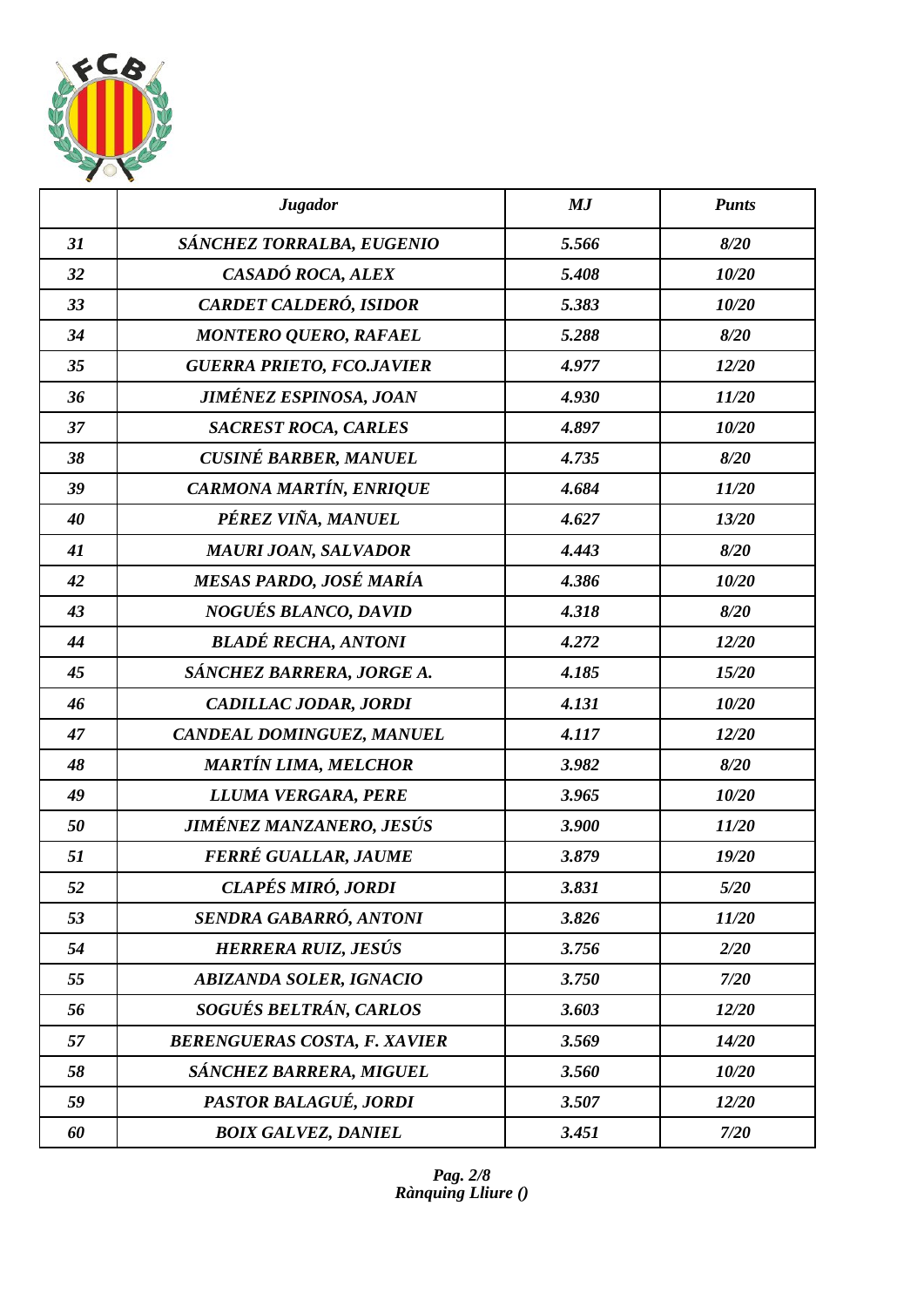

|    | <b>Jugador</b>                      | MJ    | <b>Punts</b> |
|----|-------------------------------------|-------|--------------|
| 61 | ROBLEDO GONZÁLEZ, ISIDRE            | 3.448 | 8/20         |
| 62 | <b>BONET CARMONA, SEBASTIÀ</b>      | 3.382 | 12/20        |
| 63 | FERNÁNDEZ VELASCO, ENRIC            | 3.368 | 14/20        |
| 64 | <b>MORELL TORRES, JOSEP Ma</b>      | 3.332 | 14/20        |
| 65 | PALACIOS CAY, ANGEL                 | 3.248 | 10/20        |
| 66 | <b>BASTIDA PARAREDA, JOSEP ANT.</b> | 3.243 | 10/20        |
| 67 | PÉREZ BLANCH, ROMÀ                  | 3.220 | 10/20        |
| 68 | ROSSELLÓ RODRIGUEZ, JAUME           | 3.004 | 10/20        |
| 69 | COCA BENAIGES, ANTONI               | 2.934 | 12/20        |
| 70 | <b>MONTASELL NADAL, JOAQUIM</b>     | 2.932 | 6/20         |
| 71 | <b>GARCÍA ESPIGARES, FRANCISCO</b>  | 2.919 | 14/20        |
| 72 | <b>BECERRA GÓMEZ, CIPRIANO</b>      | 2.903 | 6/20         |
| 73 | <b>MONTERO LARA, MIGUEL</b>         | 2.858 | 6/20         |
| 74 | VILA PALAU, JAUME                   | 2.835 | 10/20        |
| 75 | SÁNCHEZ GIL, ALFONSO                | 2.808 | 8/20         |
| 76 | <b>ESPEJO MERINO, MANUEL</b>        | 2.734 | 6/20         |
| 77 | <b>NORIA SILVESTRE, JOAQUIM</b>     | 2.693 | 9/20         |
| 78 | <b>SARRATE POCH, PERE</b>           | 2.684 | 10/20        |
| 79 | ACOSTA CANO, JOSÉ CRUZ              | 2.684 | 8/20         |
| 80 | MARTÍ TALAVERA, SALVADOR            | 2.681 | 12/20        |
| 81 | <b>HUGUET PASCUAL, JORDI</b>        | 2.678 | 7/20         |
| 82 | HERNÁNDEZ HERNÁNDEZ, FRANCESC       | 2.627 | 8/20         |
| 83 | <b>LABRADOR CODINA, JOSEP</b>       | 2.617 | 5/20         |
| 84 | RAMOS CLARES, FRANCISCO JAVIER      | 2.549 | 4/20         |
| 85 | <b>OLLER SOLER, GABRIEL</b>         | 2.532 | 6/20         |
| 86 | <b>RAMOS RUIZ, JOSEP</b>            | 2.498 | 10/20        |
| 87 | ORTA LÓPEZ, LUIS                    | 2.483 | 8/20         |
| 88 | FERNÁNDEZ BARRAGAN, JORGE           | 2.467 | 10/20        |
| 89 | <b>ARNAU ABILLEIRA, ALEIX</b>       | 2.436 | 6/20         |
| 90 | COSTA GÁSQUEZ, SERGI                | 2.431 | 8/20         |

*Pag. 3/8 Rànquing Lliure ()*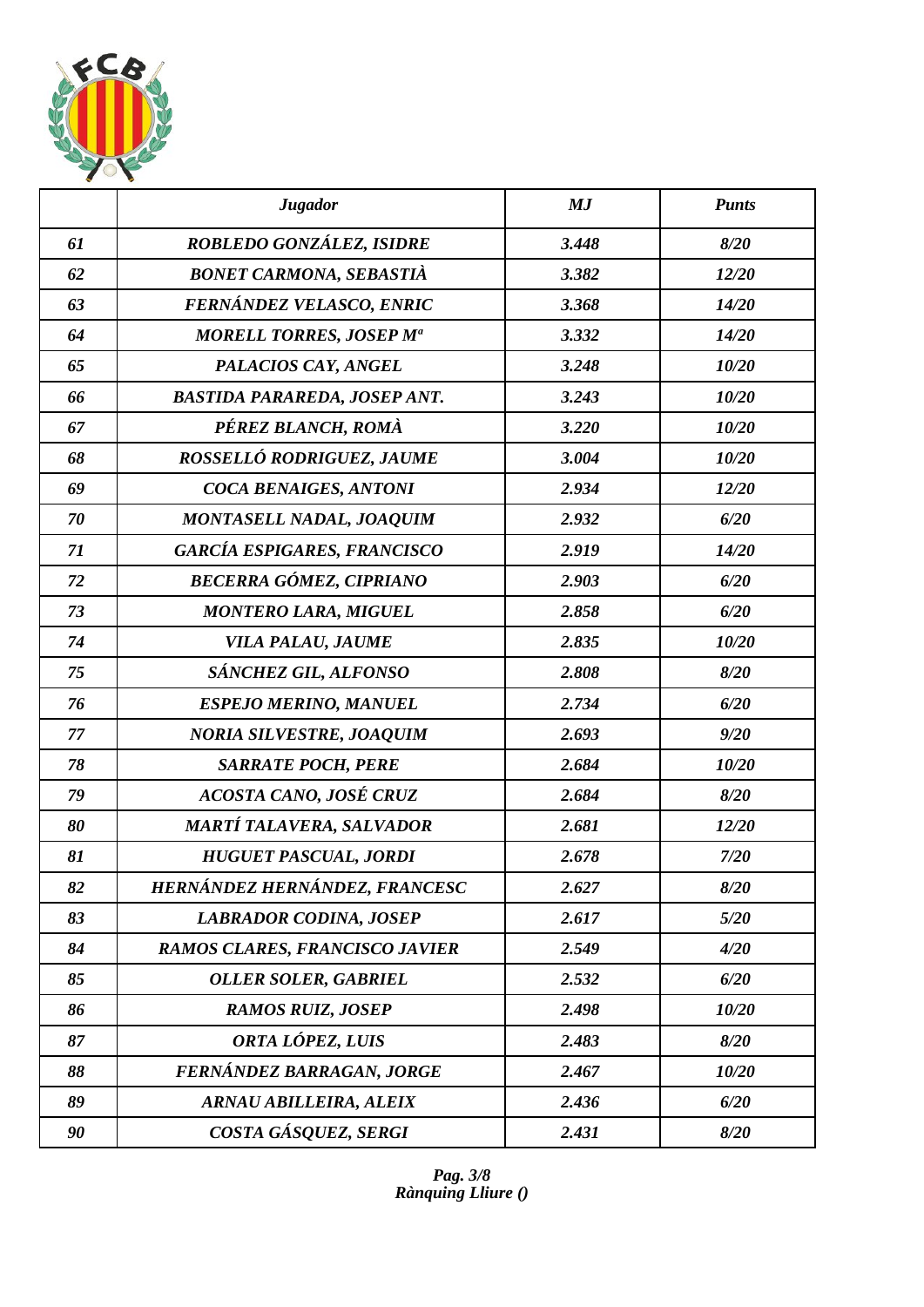

|            | <b>Jugador</b>                         | MJ    | <b>Punts</b> |
|------------|----------------------------------------|-------|--------------|
| 91         | <b>BADIA BOSQUE, LLORENÇ</b>           | 2.425 | 8/20         |
| 92         | <b>GONZÁLEZ NAVARRETE, JUAN</b>        | 2.413 | 9/20         |
| 93         | <b>BONET PASCUAL, CÉSAR</b>            | 2.409 | 6/20         |
| 94         | <b>RUIZ RODRÍGUEZ, ALFONS</b>          | 2.379 | 8/20         |
| 95         | <b>GOMEZ DE LA TORRE RUIZ, IGNACIO</b> | 2.370 | 10/20        |
| 96         | JUÁREZ ROLDÁN, JOSÉ                    | 2.366 | 6/20         |
| 97         | <b>MONTES GALLARDO, ANTONIO</b>        | 2.359 | 18/20        |
| 98         | ORTEGA DIAZ, ALBERTO                   | 2.359 | 4/20         |
| 99         | VIERA PACHE, VALENTÍ                   | 2.313 | 5/20         |
| 100        | <b>INGLADA ROCA, ESTEVE</b>            | 2.286 | 12/20        |
| 101        | <b>MOTA CALDERÓN, JOSÉ</b>             | 2.281 | 16/20        |
| 102        | GARCÍA PÉREZ, JOSÉ MARIANO             | 2.275 | 7/20         |
| 103        | TRULLÁS VERA, YURI                     | 2.260 | 13/20        |
| 104        | <b>GONZÁLEZ SERRANO, ANTONI</b>        | 2.253 | 11/20        |
| 105        | CARALT VILA, MIQUEL                    | 2.237 | 6/20         |
| 106        | YÁÑEZ ACUÑA, ENRIQUE                   | 2.233 | 8/20         |
| 107        | LLOP RUANA, MARTÍ                      | 2.225 | 13/20        |
| 108        | LÓPEZ PEÑARETE, JULIAN ALBERTO         | 2.210 | 12/20        |
| 109        | <b>GUTIÉRREZ GARCÍA, JESÚS</b>         | 2.176 | 11/20        |
| <i>110</i> | POLO CAMARASA, JOSEP Mª                | 2.175 | 6/20         |
| 111        | COSTA SALVANS, MIQUEL                  | 2.162 | 14/20        |
| 112        | TORRUBIA GONZÁLEZ, JOSÉ                | 2.124 | 14/20        |
| 113        | <b>GRIS PERALBA, TONI</b>              | 2.118 | 15/20        |
| 114        | <b>MARTÍN TOVAR, FRANCISCO</b>         | 2.114 | 8/20         |
| <i>115</i> | PLANAS SITJÀ, TOMÀS                    | 2.114 | 6/20         |
| <i>116</i> | <b>BAZ VERGARA, ISIDRE</b>             | 2.111 | 3/20         |
| 117        | VILCHEZ VELASCO, ÁNGEL                 | 2.087 | 8/20         |
| 118        | SOLÉ MARSIÑACH, JOSEP MARIA            | 2.066 | 16/20        |
| 119        | VARELA PEÑA, ANGEL M.                  | 2.064 | 12/20        |
| 120        | ZAPLANA HERNÁNDEZ, JOAN                | 2.014 | 6/20         |

*Pag. 4/8 Rànquing Lliure ()*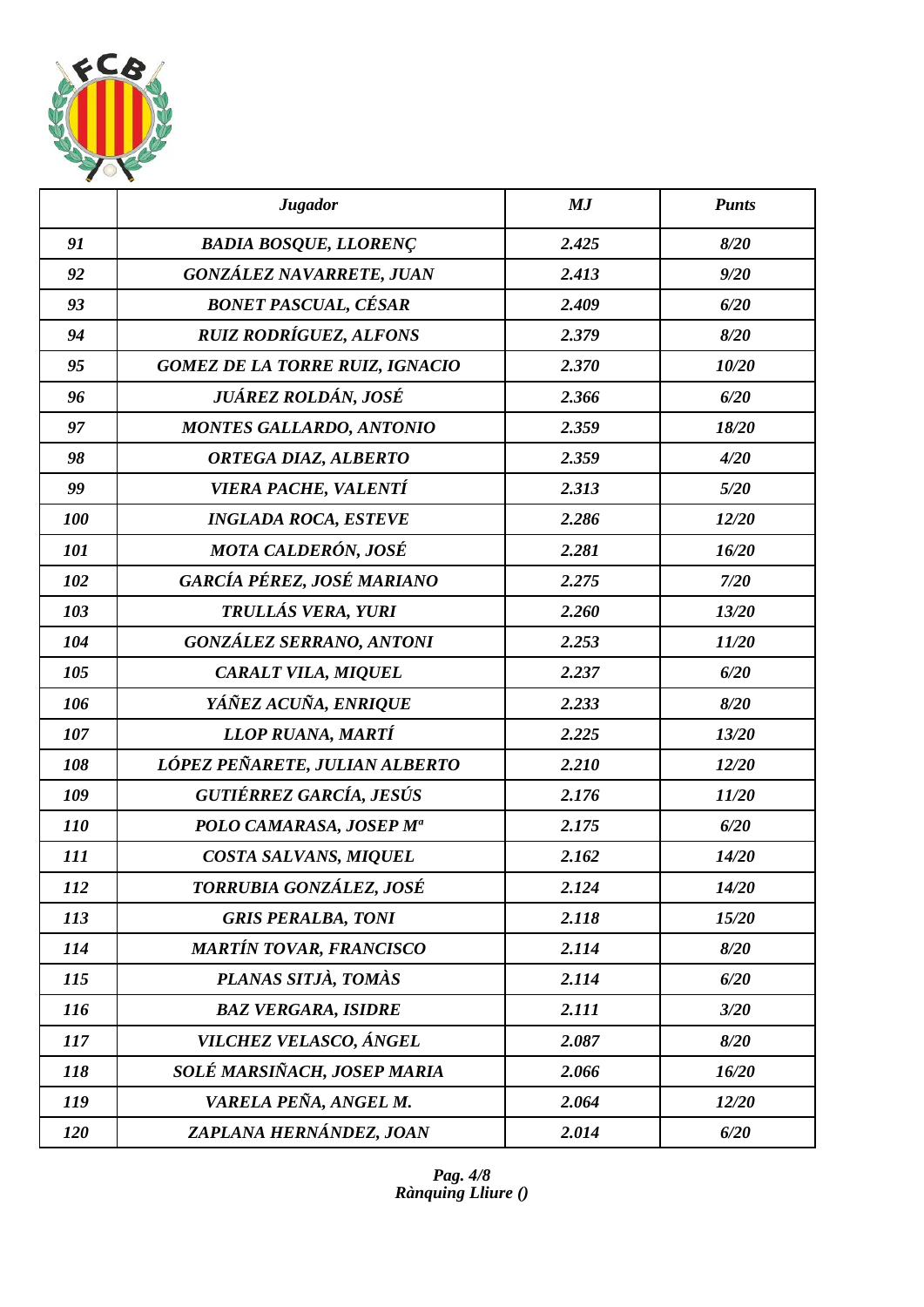

|     | <b>Jugador</b>                   | MJ    | <b>Punts</b> |
|-----|----------------------------------|-------|--------------|
| 121 | UCEDA LÓPEZ, RAÚL                | 2.008 | 14/20        |
| 122 | <b>JIMÉNEZ BOTIAS, MAX</b>       | 1.993 | 7/20         |
| 123 | PERTIÑEZ CAMPOS, MANUEL          | 1.983 | 12/20        |
| 124 | ALEMANY ROS, LEANDRO             | 1.919 | 8/20         |
| 125 | PÉREZ CLARIANA, XAVIER           | 1.886 | 6/20         |
| 126 | <b>CUEVAS GALAN, PABLO</b>       | 1.860 | 9/20         |
| 127 | MAYO CUBERO, JOSÉ AUGUSTO        | 1.857 | 12/20        |
| 128 | <b>CERVERA MUR, JORDI</b>        | 1.791 | 10/20        |
| 129 | VILA CATAFAL, JUAN               | 1.751 | 11/20        |
| 130 | GARCÍA MARTÍNEZ, MANUEL          | 1.730 | 6/20         |
| 131 | SEGURA MONDRIÁ, FRANCESC XAVIER  | 1.715 | 12/20        |
| 132 | ALGABA CASTRO, JOSÉ              | 1.710 | 8/20         |
| 133 | GÁLVEZ JURADO, FRANCISCO         | 1.701 | 6/20         |
| 134 | <b>GARCÍA COBOS, JOSEP</b>       | 1.698 | 7/20         |
| 135 | <b>IBAÑEZ APARICIO, JULIÀ</b>    | 1.691 | 10/20        |
| 136 | NAVAS CORTINA, ÁNGEL             | 1.681 | 6/20         |
| 137 | MASACHS XENA, SALVADÓ            | 1.676 | 10/20        |
| 138 | <b>FLORES BLAY, SERGI</b>        | 1.625 | 4/20         |
| 139 | <b>RAULET CLOS, ESTEVE</b>       | 1.611 | 10/20        |
| 140 | RAMÍREZ FLORENSA, ÓSCAR          | 1.603 | 2/20         |
| 141 | <b>GARCÍA ESPADA, ALFREDO</b>    | 1.589 | 10/20        |
| 142 | <b>LLOBET TRAVESET, JORDI</b>    | 1.544 | 10/20        |
| 143 | TORRENTS VILLARROYA, JOSEP MARIA | 1.513 | 6/20         |
| 144 | <b>RIBAS TORRES, PERE</b>        | 1.511 | 8/20         |
| 145 | <b>GARCÍA AGUADO, MIGUEL</b>     | 1.452 | 10/20        |
| 146 | <b>RUIZ NAVARRO, SERGIO</b>      | 1.427 | 7/20         |
| 147 | PÉREZ FERNÁNDEZ, ANTONIO         | 1.387 | 10/20        |
| 148 | ANDRÉS TARAZONA, JOAQUIM         | 1.358 | 6/20         |
| 149 | LÓPEZ NAVAS, MARTÍN              | 1.337 | 8/20         |
| 150 | ROPERO VILARÓ, ADRIÀ             | 1.331 | 4/20         |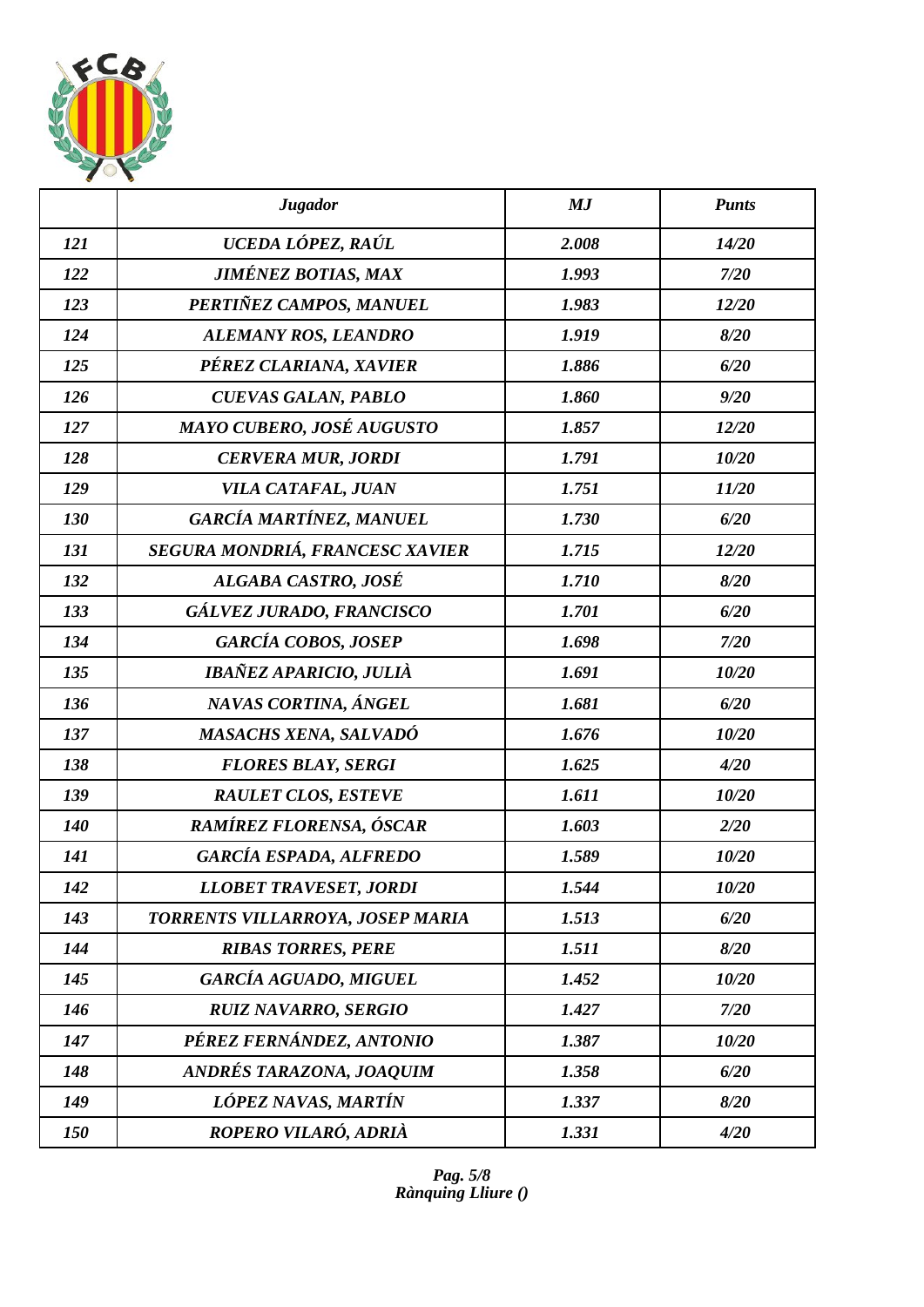

|     | <b>Jugador</b>                  | MJ     | <b>Punts</b> |
|-----|---------------------------------|--------|--------------|
| 151 | VILÀ VIDAL, JOSEP               | 1.329  | 7/20         |
| 152 | PALAU SANS, AGUSTÍ              | 1.302  | 0/20         |
| 153 | CASTILLO ALGAR, JUAN CARLOS     | 1.277  | 10/20        |
| 154 | FECÚNDEZ MARTÍNEZ, JOAQUIM      | 1.260  | 6/20         |
| 155 | <b>BARS PIQUÉ, JOAN RAMÓN</b>   | 1.186  | 5/20         |
| 156 | FORNIÉS ARGILES, CÉSAR AUGUSTO  | 1.117  | 4/20         |
| 157 | CANTERO LLORENTE, FRANCESC M.   | 1.054  | 5/20         |
| 158 | RODRIGUEZ DIAZ, JOAN MANEL      | 1.019  | 2/20         |
| 159 | ANGHEL TURMAC, GEORGETA         | 0.688  | 16/20        |
| 160 | <b>MATA PARDO, ESTEVE</b>       | 60.000 | 9/10         |
| 161 | <b>CARBONELL TRILLA, MATEU</b>  | 15.506 | 14/16        |
| 162 | <b>BANCELLS TORNER, MANEL</b>   | 13.793 | 4/4          |
| 163 | <b>GARCÉS TURMO, CARMELO</b>    | 11.765 | 2/2          |
| 164 | MINGUELL ROSSELLÓ, XAVIER       | 8.274  | 4/8          |
| 165 | <b>RIUS PIQUÉ, XAVIER</b>       | 6.287  | 10/12        |
| 166 | PEÑA MARTÍNEZ, FRANCISCO        | 4.327  | 0/6          |
| 167 | <b>ARNAU CANALDA, PERE</b>      | 4.325  | 2/4          |
| 168 | MAS SOLANA, JOSEP               | 4.056  | 0/4          |
| 169 | SALVANY REÑE, JOSÉ MARÍA        | 3.913  | 2/6          |
| 170 | <b>ARNAU FONT, RICARD</b>       | 3.900  | 2/2          |
| 171 | PRATS PERI, IVÁN                | 3.714  | 2/4          |
| 172 | <b>BAUTISTA VICENTE, MIQUEL</b> | 3.669  | 6/16         |
| 173 | <b>BOSQUED TORE, DAVID</b>      | 3.571  | 2/2          |
| 174 | HEREDIA GÓMEZ, JOSÉ             | 3.237  | 4/8          |
| 175 | <b>AMORETTI VIDAL, LLUIS</b>    | 3.216  | 8/16         |
| 176 | GARCÍA GARCÍA, JORDI            | 3.000  | 0/4          |
| 177 | <b>MUÑOZ MUÑOZ, PERE</b>        | 2.857  | 4/4          |
| 178 | PERAIRA MAGAN, DOMINGO          | 2.857  | 4/4          |
| 179 | <b>BARNOLAS PARÉS, JOAN</b>     | 2.786  | 10/12        |
| 180 | PÉREZ LÓPEZ, JOSEP ANT.         | 2.651  | 6/6          |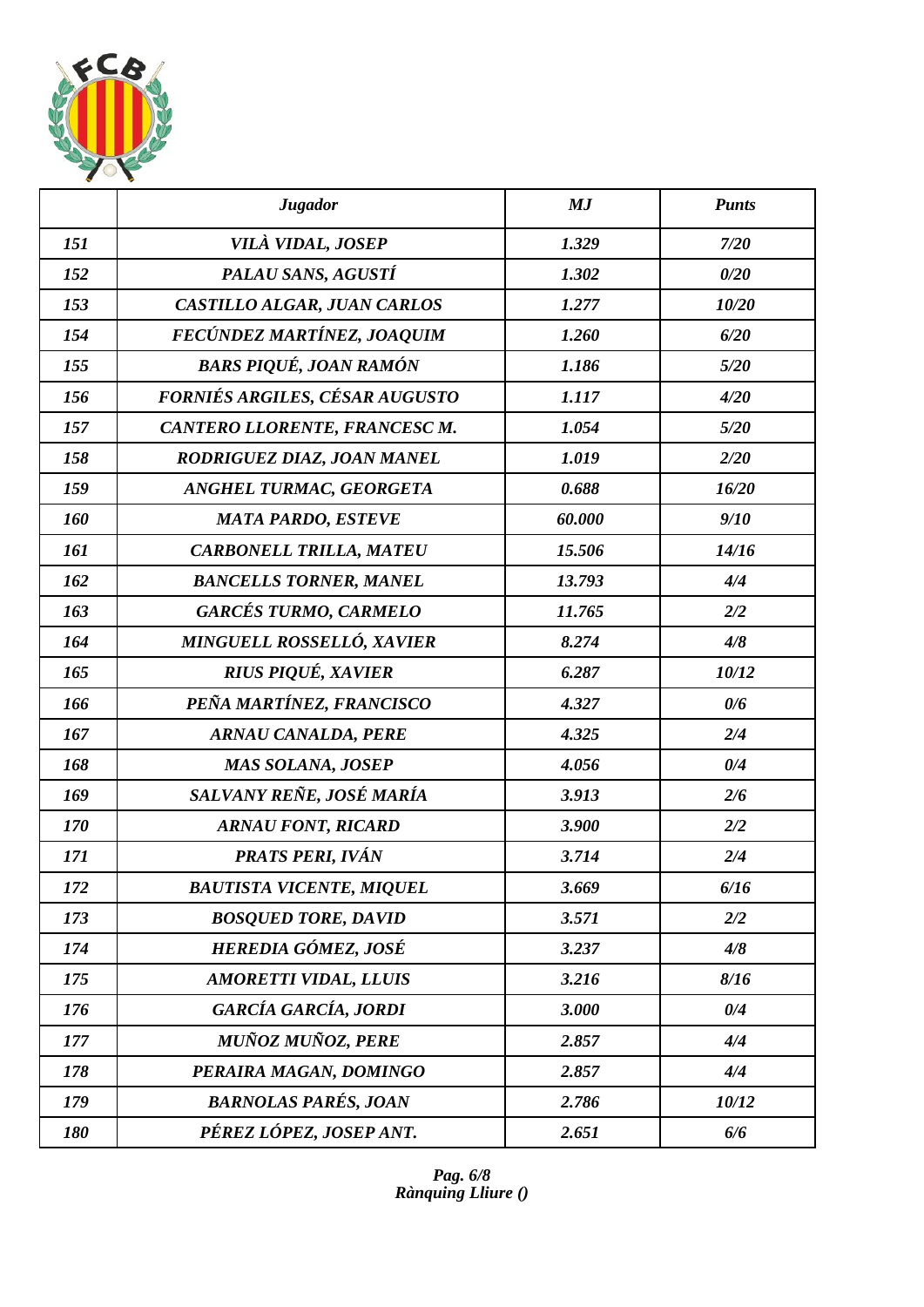

|     | <b>Jugador</b>                    | MJ    | <b>Punts</b> |
|-----|-----------------------------------|-------|--------------|
| 181 | <b>BUSQUET CATALÁN, JOAN</b>      | 2.647 | 0/2          |
| 182 | ORTA BERNARDINO, MANEL            | 2.533 | 0/2          |
| 183 | JANES AUTONELL, RAMÓN             | 2.500 | 0/6          |
| 184 | SALA CAMPS, RAMÓN                 | 2.442 | 6/10         |
| 185 | <b>GIL PÉREZ, ALBERT</b>          | 2.349 | 2/6          |
| 186 | <b>SAQUES GRANACHE, JOAN</b>      | 2.342 | 14/18        |
| 187 | <b>MARTÍNEZ MORENO, DANIEL</b>    | 2.333 | 8/14         |
| 188 | <b>CHAVES ROMERO, FERNEY</b>      | 2.183 | 6/10         |
| 189 | <b>RUIZ VÉLEZ, RAMÓN</b>          | 2.124 | 6/18         |
| 190 | GARCÍA DUEÑAS, ADRIÀ              | 2.102 | 4/6          |
| 191 | <b>AGUILAR SALA, RAMÓN</b>        | 2.073 | 4/14         |
| 192 | <b>RALITA ROS, JOAN</b>           | 2.057 | 6/10         |
| 193 | <b>BALLESTER VALERO, TOMÁS</b>    | 1.935 | 8/16         |
| 194 | <b>GAY VILA, JOSEP</b>            | 1.849 | 8/16         |
| 195 | VILLÉN GALLACH, JOAN              | 1.780 | 9/18         |
| 196 | <b>BELLOT BOTELLO, FRANCISCO</b>  | 1.780 | 6/10         |
| 197 | MIGUEL MATEU, JULIO RAMÓN         | 1.772 | 11/18        |
| 198 | SANTIAGO FLORES, JUAN JOSÉ        | 1.759 | 6/14         |
| 199 | <b>MONTOLIU CASTELLVÍ, ALBERT</b> | 1.650 | 0/2          |
| 200 | <b>MARTÍNEZ MARTÍNEZ, MIGUEL</b>  | 1.636 | 6/12         |
| 201 | PENELLA LAHOZ, RAMÓN              | 1.524 | 2/6          |
| 202 | <b>BERNAD DAZA, JAUME</b>         | 1.515 | 2/2          |
| 203 | <b>SOLAR MOLINA, SERGIO</b>       | 1.493 | 4/10         |
| 204 | CALVACHE BANÚS, JORDI             | 1.463 | 4/12         |
| 205 | FERNÁNDEZ CAMPOS, FRANCESC        | 1.461 | 4/10         |
| 206 | <b>SABIO MONFORT, DANIEL</b>      | 1.436 | 0/4          |
| 207 | <b>SOLER RIUS, EDUARD</b>         | 1.420 | 2/8          |
| 208 | POBLET CODINA, MIGUEL ÁNGEL       | 1.360 | 2/6          |
| 209 | <b>GARCÍA MARÍN, FERNANDO</b>     | 1.302 | 0/4          |
| 210 | TORRES PENAS, JESÚS ANDRÉS        | 1.241 | 0/2          |